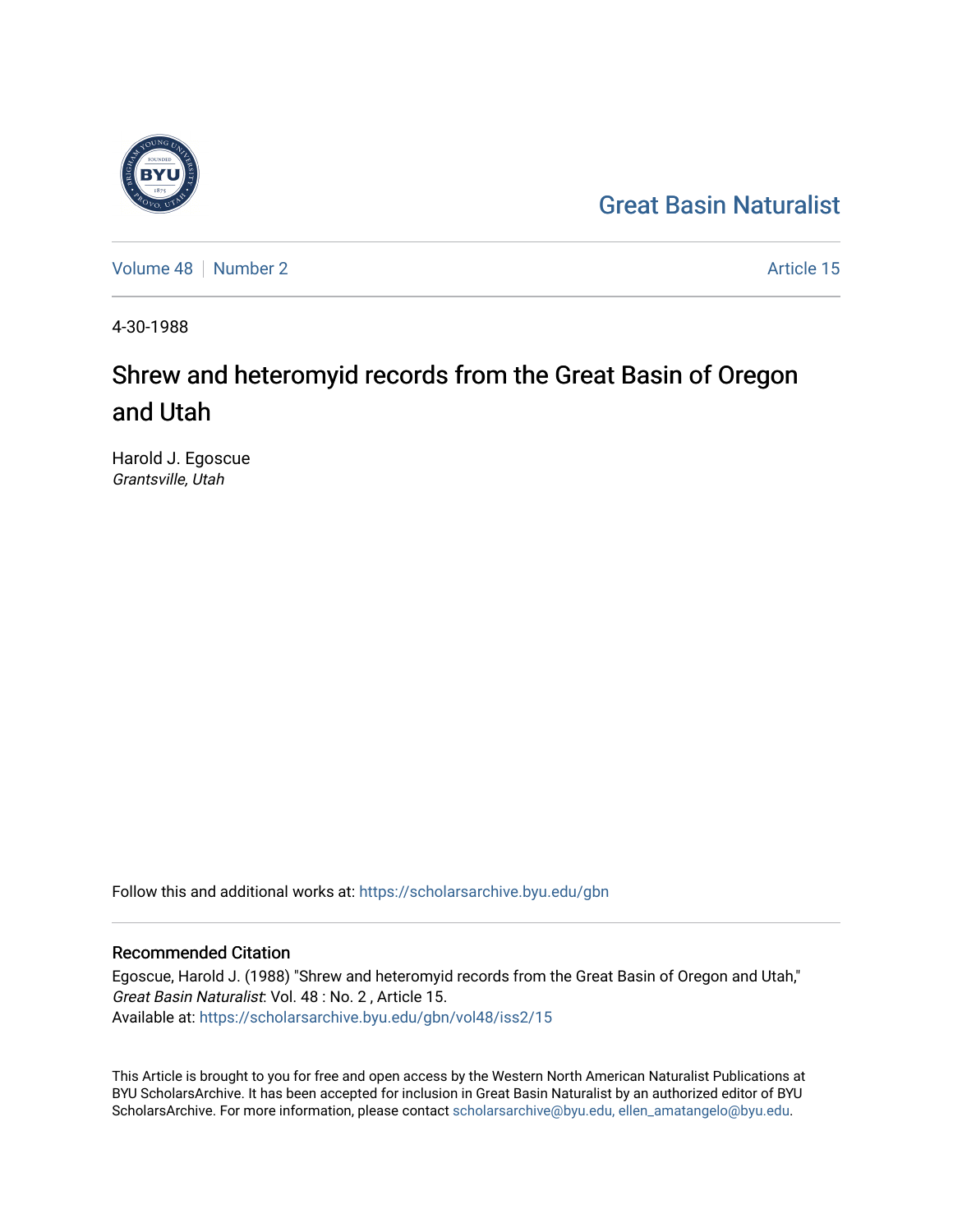#### SHREW AND HETEROMYID RECORDS FROM THE GREAT BASIN OF OREGON AND UTAH

#### Harold J. Egoseue<sup>1</sup>

Abstract —Oregon records from Harney County establish <sup>a</sup> minimum altitudinal occurrence for the water shrew (Sorex palustris), identify an isolated population of the montane shrew (Sorex monticola obscurus), and provide an additional specimen of Merriam's shrew (Sorex merriami). Utah records extending the ranges in the southeastern part of the Bonneville Basin for the little pocket mouse (Perognathus longimembris), long-tailed pocket mouse (Perognathus formosus), and dark kangaroo mouse (Microdipodops megacephalus) are also given.

Studies in progress designed to determine the ecology of Peromyscus fleas in the Great Basin have resulted in the capture of many kinds of small mammals in addition to mice. Among them were three species of shrews from parts of southeastern Oregon, where few soricids have been reported, and three het eromyids, whose capture extends their ranges in western Utah.

Specimens mentioned, including examples of the associated small mammals identified to subspecies, were deposited in collections at the University of Utah, Salt Lake City.

Sorex monticolus obscurus Merriam.— Two montane shrews of this subspecies were collected in the Trout Creek Mountains, an isolated range, most of which lies just north of the Nevada boundary in southeastern Harney County, Oregon.

An adult female (lactating, no embryos) was trapped 20 June 1970 on a dry, densely vegetated hillside at the head of a small tributary canyon of Big Trout Creek (elev. 2,022 m). The principal plants in order of abundance were big sagebrush (Artemisia tridentata), bitterbrush (Purshia tridentata), and snowberry (Symphoricarpos sp.), with a heavy understory of herbaceous plants.

The second specimen, an adult male, was caught 10 September 1982 near the headwaters of Big Trout Creek about 2.4 km north of the Nevada line (elev. 2,135 m). The traps were set streamside, where the dominant vegetation included willow, river birch, and other riparian plants. Besides deer mice, other small mammals caught here were the long-tailed vole *(Microtus longicaudus)* and least chipmunk (Eutamias minimus).

These records identify a previously un known, apparently isolated population of S. m. obscurus located between Steen Mountains, Harney County, Oregon, and the Santa Rosa Mountains, Humboldt County, Nevada (see map by Hennings and Hoffman 1977).

Sorex palustris navigator (Baird). —An adult female (no embryos) was collected 10 October 1983 at the mouth of Cottonwood Creek, a tiny stream flowing out of the east side of the Pueblo Mountains 11.3 km south of Fields, Harney County, Oregon (elev. 1,281 m). Almost the entire trapline was set streamside, but the only other mammals captured were Peromyscus maniculatus. Altitudinally, this is the lowest place on record where S. palustris has been taken in the Great Basin. The conditions here resemble those described by Hall (1946) for a place in Esmeralda County, Nevada, where water shrews were found at <sup>a</sup> much lower than normal elevation.

Sorex merriami merriami Dobson.—An adult female (no embryos, molt to winter pelage in progress) was collected 25 October 1984 about 16 km south of Crane (elev. 1,318 m). My trapline was set on <sup>a</sup> steep, dry, talus and boulder-strewn hillside with numerous small ledges and several prominent basalt outcrops. The dominant plant was spiny hopsage (Grayia spinosa), with scattered horsebrush (Tetradymia sp.) and big sagebrush. Other small mammals trapped here were deer mice (Pcromyscus manicidatus ssp.), canyon mice {P. crinitus crinitus), western harvest mice

<sup>&#</sup>x27;Box 787, Grantsville. Utah 84029